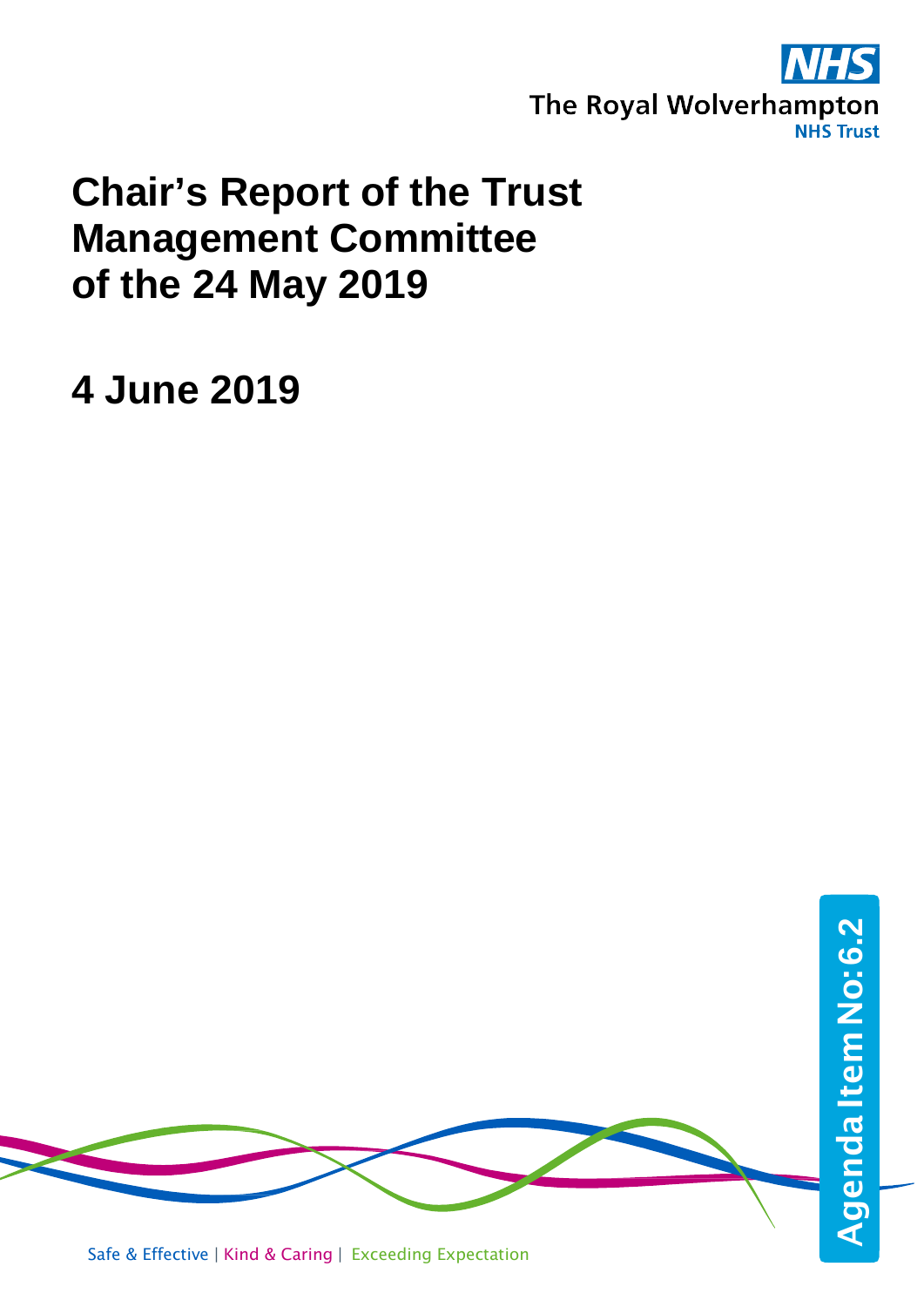**NHS** The Royal Wolverhampton

| <b>Trust Board Report</b>                                      |                                                                                                                                                                                                                                                                                                                                                                                                                                                                                                                                                                                                                                                                                     |  |
|----------------------------------------------------------------|-------------------------------------------------------------------------------------------------------------------------------------------------------------------------------------------------------------------------------------------------------------------------------------------------------------------------------------------------------------------------------------------------------------------------------------------------------------------------------------------------------------------------------------------------------------------------------------------------------------------------------------------------------------------------------------|--|
| <b>Meeting Date:</b>                                           | 4 June 2019                                                                                                                                                                                                                                                                                                                                                                                                                                                                                                                                                                                                                                                                         |  |
| Title:                                                         | Chair's report of the Trust Management Committee (TMC) held on 24 May<br>2019                                                                                                                                                                                                                                                                                                                                                                                                                                                                                                                                                                                                       |  |
| <b>Executive</b><br>Summary:                                   | The Chair's report of the most recent Trust Management Committee meeting<br>held on Friday 24 May 2019                                                                                                                                                                                                                                                                                                                                                                                                                                                                                                                                                                              |  |
| <b>Action</b><br><b>Requested:</b>                             | <b>Receive and note</b>                                                                                                                                                                                                                                                                                                                                                                                                                                                                                                                                                                                                                                                             |  |
| For the attention<br>of the Board                              | Matters discussed and reviewed at the most recent TMC                                                                                                                                                                                                                                                                                                                                                                                                                                                                                                                                                                                                                               |  |
| <b>Author + Contact</b><br><b>Details:</b>                     | Tel 01902 695950<br>Email gayle.nightingale@nhs.net                                                                                                                                                                                                                                                                                                                                                                                                                                                                                                                                                                                                                                 |  |
| <b>Links to Trust</b><br><b>Strategic</b><br><b>Objectives</b> | 1. Create a culture of compassion, safety and quality<br>2. Proactively seek opportunities to develop our services<br>3. To have an effective and well integrated local health and care system that operates<br>efficiently<br>4. Attract, retain and develop our staff, and improve employee engagement<br>5. Maintain financial health - Appropriate investment to patient services<br>6. Be in the top 25% of all key performance indicators                                                                                                                                                                                                                                     |  |
| <b>Resource</b><br>Implications:                               | As per Agenda Item                                                                                                                                                                                                                                                                                                                                                                                                                                                                                                                                                                                                                                                                  |  |
| <b>Report Data</b><br><b>Caveats</b>                           | The Meeting reviews standard reports that use the previous month's data.<br>This data may be subject to cleansing and revision.                                                                                                                                                                                                                                                                                                                                                                                                                                                                                                                                                     |  |
| <b>CQC Domains</b>                                             | Safe: patients, staff and the public are protected from abuse and avoidable harm.<br>Effective: care, treatment and support achieves good outcomes, helping people maintain<br>quality of life and is based on the best available evidence.<br><b>Caring:</b> staff involve and treat everyone with compassion, kindness, dignity and respect.<br>Responsive: services are organised so that they meet people's needs.<br>Well-led: the leadership, management and governance of the organisation make sure it's<br>providing high-quality care that's based around individual needs, that it encourages learning<br>and innovation, and that it promotes an open and fair culture. |  |
| <b>Equality and</b><br><b>Diversity Impact</b>                 | None identified                                                                                                                                                                                                                                                                                                                                                                                                                                                                                                                                                                                                                                                                     |  |
| <b>Risks: BAF/TRR</b>                                          | None identified                                                                                                                                                                                                                                                                                                                                                                                                                                                                                                                                                                                                                                                                     |  |
| <b>Public or Private:</b>                                      | Public                                                                                                                                                                                                                                                                                                                                                                                                                                                                                                                                                                                                                                                                              |  |
| <b>Other formal</b><br>bodies involved:                        | Directors Meeting, Senior Managers Briefing                                                                                                                                                                                                                                                                                                                                                                                                                                                                                                                                                                                                                                         |  |
| <b>References</b>                                              | As per item.                                                                                                                                                                                                                                                                                                                                                                                                                                                                                                                                                                                                                                                                        |  |
| <b>NHS</b><br><b>Constitution:</b>                             | In determining this matter, the Board should have regard to the Core<br>principles contained in the Constitution of:<br>Equality of treatment and access to services<br>$\bullet$<br>High standards of excellence and professionalism<br>Service user preferences<br>Cross community working<br><b>Best Value</b><br>Accountability through local influence and scrutiny                                                                                                                                                                                                                                                                                                            |  |